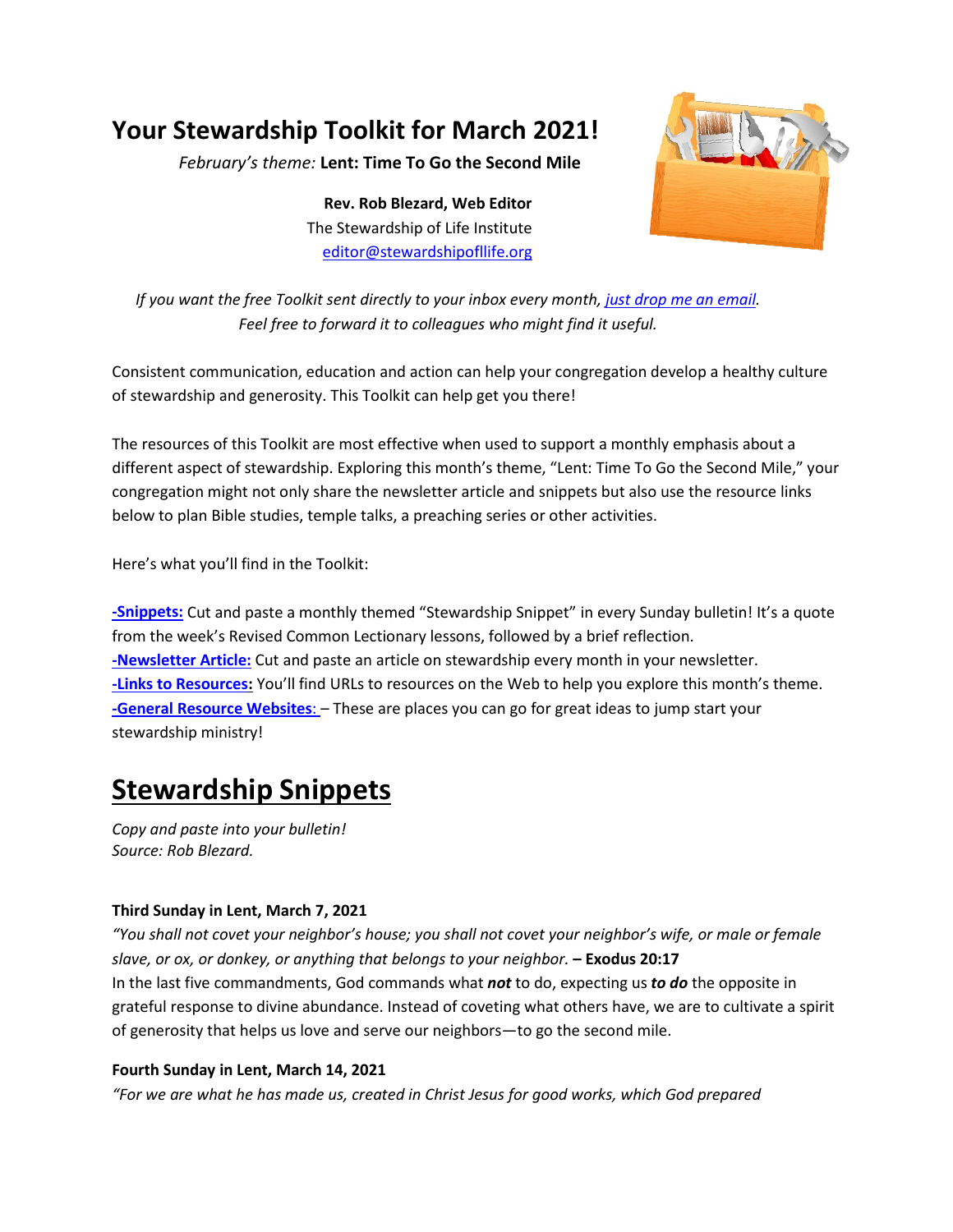#### *beforehand to be our way of life."* **– Ephesians 2:10**

We have been created to love God and neighbor and to live a life marked by good works and radial generosity. During the season of Lent we are reminded to devote our time and resources to go the second mile for the sake of the good news.

#### **Fifth Sunday in Lent, March 21, 2021**

*"Very truly, I tell you, unless a grain of wheat falls into the earth and dies, it remains just a single grain; but if it dies, it bears much fruit."* **– John 12:24**

In this week's gospel Jesus speaks about his coming death and outlines what it means to truly follow him. Like Jesus, we are called to go the second mile, to put aside self-interest for the sake of the gospel and serve God and neighbor willingly.

#### **Palm/Passion Sunday, March 28, 2021**

*"While [Jesus] was at home in Bethany in the house of Simon the leper, as he sat at the table, a woman came with an alabaster jar of very costly ointment of nard, and she broke open the jar and poured the ointment on his head."* **– Mark 14:3**

Today we enter Holy Week and walk the road with Jesus to the cross. The gospel lesson opens with a story of second-mile generosity. The unnamed woman anoints Jesus with a costly perfume. While others criticize her wastefulness, Jesus praises her lavish gift and pure intent. What have you to bring to Jesus?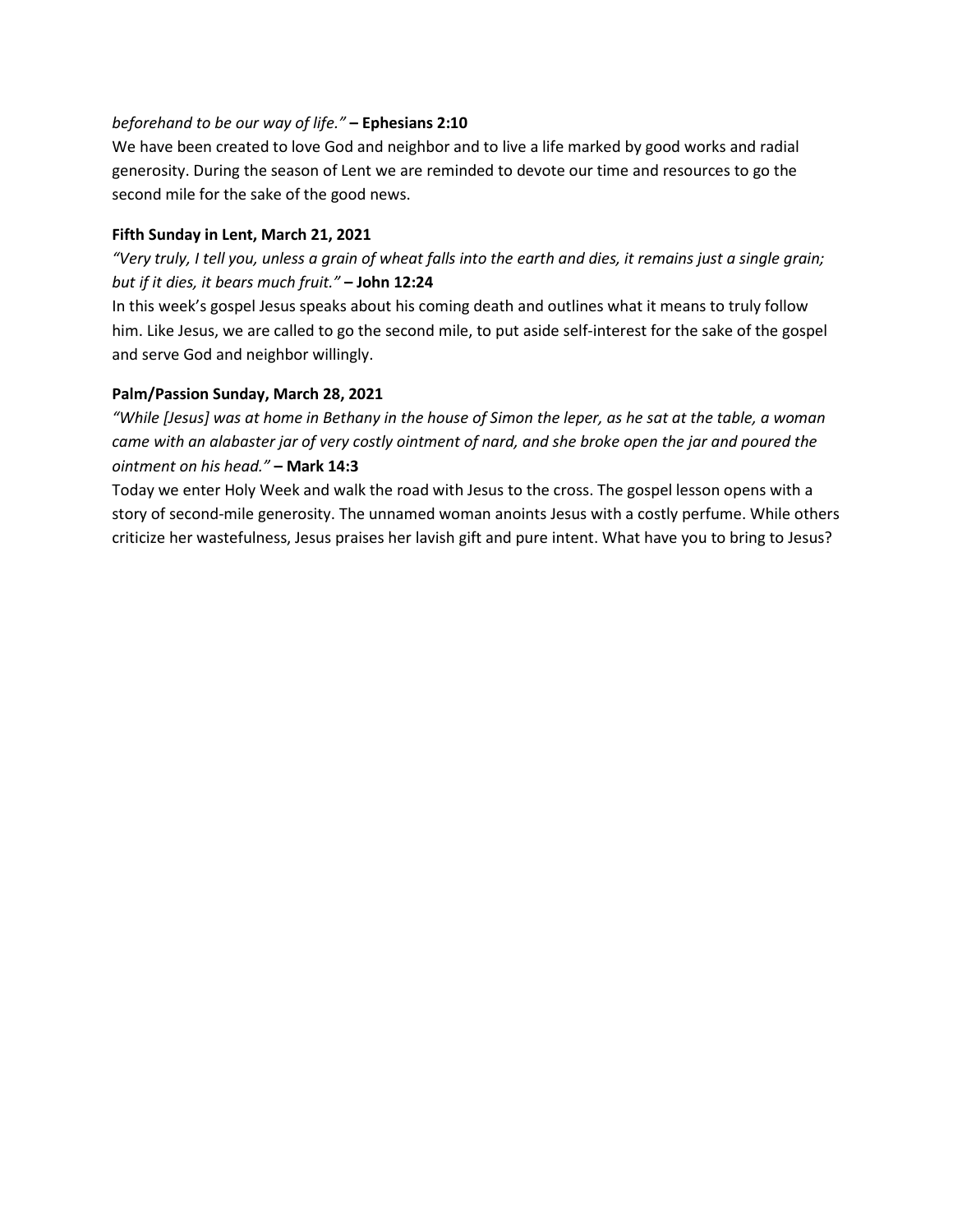## <span id="page-2-0"></span>**March 2021 newsletter article** (289 words)

*Select the article below, or one of more than four dozen in th[e Toolkit Newsletter Article Archive.](https://thestewardshipguy.com/newsletter-articles/) Reprint permission is granted for local congregational use. Just copy and paste into your newsletter! Please include the copyright notice. Other uses please inquire: editor@stewardshipoflife.org.*

### **Lent: Time to go the second mile**

*"If any of your kin fall into difficulty and become dependent on you, you shall support them."* **- Leviticus 25:35a**

Thanks to vaccines, we can expect an end to the pandemic this year, but the economic recovery will linger much longer. Our government reports that half the families in our nation lost income in 2020, with many of them forced into desperate poverty.

Billions of dollars in federal assistance and a moratorium on evictions have helped ease the pain, but many are suffering. The pandemic's economic victims may include you, your family members, and people in your community or congregation.

Lent has begun, but it's not too late to adopt a discipline that may simultaneously help bring you closer to God, increase your faith and help your neighbor. Pray for guidance on how best to respond to the need. Here are some ideas:

- Pray. Set aside time each day to talk and listen to God.
- If you can afford to make a financial contribution, give sacrificially to a ministry that's helping people get by. A food pantry, soup kitchen, homeless shelter, clothing closet. Can you make a weekly donation through Lent, and beyond?
- If you cannot afford to make a financial contribution, can you volunteer? Are there special talents writing, online communications, organizing, fund-raising, etc. – that you might be able to donate?
- In your congregation, start or expand a helping ministry. Alternatively, lead your church to become a ministry that's already doing a good job.
- Learn about the needs in your congregation and community, and then educate others.
- Advocate on issues of poverty and economic justice.

The pandemic's bruising effects will take years to heal. As God's people, we can help by praying, serving and supporting those in need.

### *–Rob Blezard*

*Copyright © 2021, Rev. Robert Blezard. Pastor Blezard serves as pastor of St. Paul Lutheran Church, Aberdeen, MD, and works as content editor for [www.stewardshipoflife.org.](http://www.stewardshipoflife.org/) He blogs at www.thestewardshipguy.com*.